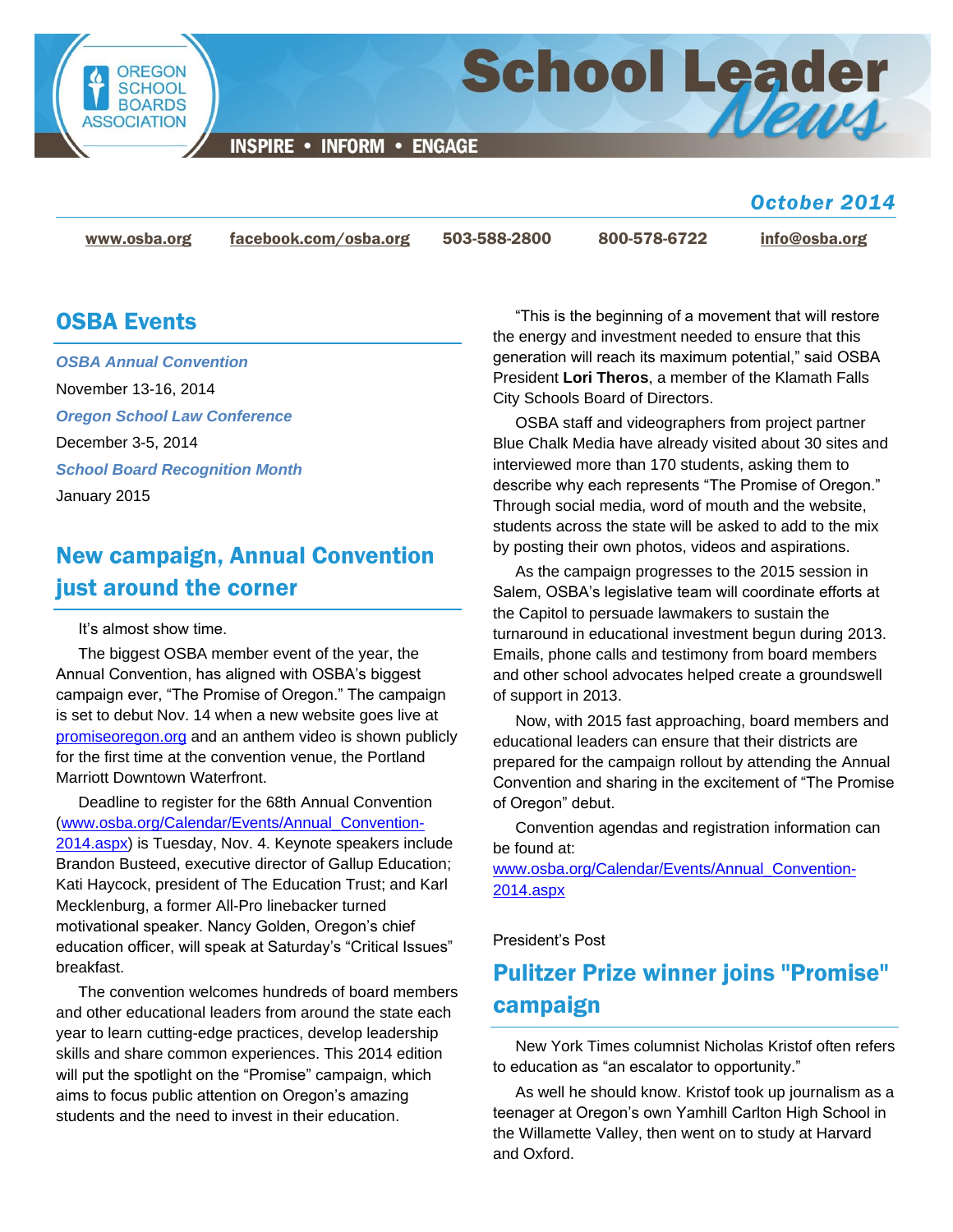His studies propelled him to a career that has been nothing less than stellar. He has won two Pulitzer Prizes (one shared with his wife, Cheryl WuDunn), traveled to more than 150 countries and written best-selling books. He has advocated for the poor and forgotten around the globe, and shined a light on the slavery and abuse of

women.



Yet he has remained in touch with his roots, returning often to Oregon to hike, and to visit his mother at the family farm where he grew up.

*Lori Theros OSBA President*

Reaffirming both his Oregon ties and belief in the power of public education, Kristof recently lent his support to OSBA's "The Promise of Oregon" campaign. You

will be able to see a short video address from him when the campaign website, [promiseoregon.org,](http://www.promiseoregon.org/) debuts on Nov. 14, as well as a longer one scheduled for completion in a few months.

You will be hearing a lot about "Promise" from me and many others when we kick off the campaign at OSBA's Annual Convention in downtown Portland Nov. 13-16.

In a recent column

[\(http://www.nytimes.com/2014/10/26/opinion/sunday/nicho](http://www.nytimes.com/2014/10/26/opinion/sunday/nicholas-kristof-the-american-dream-is-leaving-america.html?_r=0) [las-kristof-the-american-dream-is-leaving](http://www.nytimes.com/2014/10/26/opinion/sunday/nicholas-kristof-the-american-dream-is-leaving-america.html?_r=0)america.html? r=0) and in a similar one in 2011 [\(http://www.nytimes.com/2011/07/17/opinion/sunday/17kri](http://www.nytimes.com/2011/07/17/opinion/sunday/17kristof.html) [stof.html\)](http://www.nytimes.com/2011/07/17/opinion/sunday/17kristof.html), Kristof argued that the education escalator has broken down in the United States.



*A videography team films Nicholas Kristof outside the New York Times building in Manhattan for "The Promise of Oregon" campaign.*

It's certainly true that we have many challenges to face in public education in this country, and in Oregon. In fact, a basic tenet of the "Promise" campaign is that Oregonians need to reinvest in our schools, so our young

#### *School Leader News – October 2014*

people can reach the incredible potential you will see highlighted on the new website.

This is such a pivotal time for all of us who dedicate our time and energy to Oregon schools, and I'm so pleased to have Kristof's support as we seek to sustain the education funding turnaround the Legislature began in 2013.

Remember: You are OSBA, and OSBA is you. Together, we can get Oregon's opportunity escalator humming at top speed again.

In the Loop

#### Who does what? Roles and responsibilities, and why they matter

The strength of exercises around "Who does what?' when defining the roles of the superintendent/administration and board, lies in communication and clarification. Through discussion we can reach a common understanding, and reduce or eliminate conflict.



Conflict between boards and superintendents frequently arises not because anyone is doing anything

*Betsy Miller-Jones Executive Director*

wrong, but because either or both parties believe what is being done is THEIR job, or because both parties believe it is THE OTHER party's job. So you frequently have a superintendent saying, "My board is micromanaging the administration's work and I need them to understand it is my role, not theirs." At the same time the board chair says, "The superintendent is resisting allowing the board to make decisions that the community cares about and expects from us." The other extreme is the superintendent who says, "My board just won't step up – I need them to make tough decisions about redistricting our elementary zones, and deciding next year's direction on a building bond, but they insist that the decision is mine. That isn't my job; they need to lead." At the same time, the board chair tells me, "The board shouldn't have to make these politically hot decisions – that is what we pay the superintendent for."

The whole system would work just fine if the superintendent and board switched roles…as long as both agreed and they were clear what each job was! At least you wouldn't have the conflict.

In the end it isn't so much about who actually does what (OK, there may be some laws involved here), as it is coming to a common understanding of responsibilities and reducing conflict.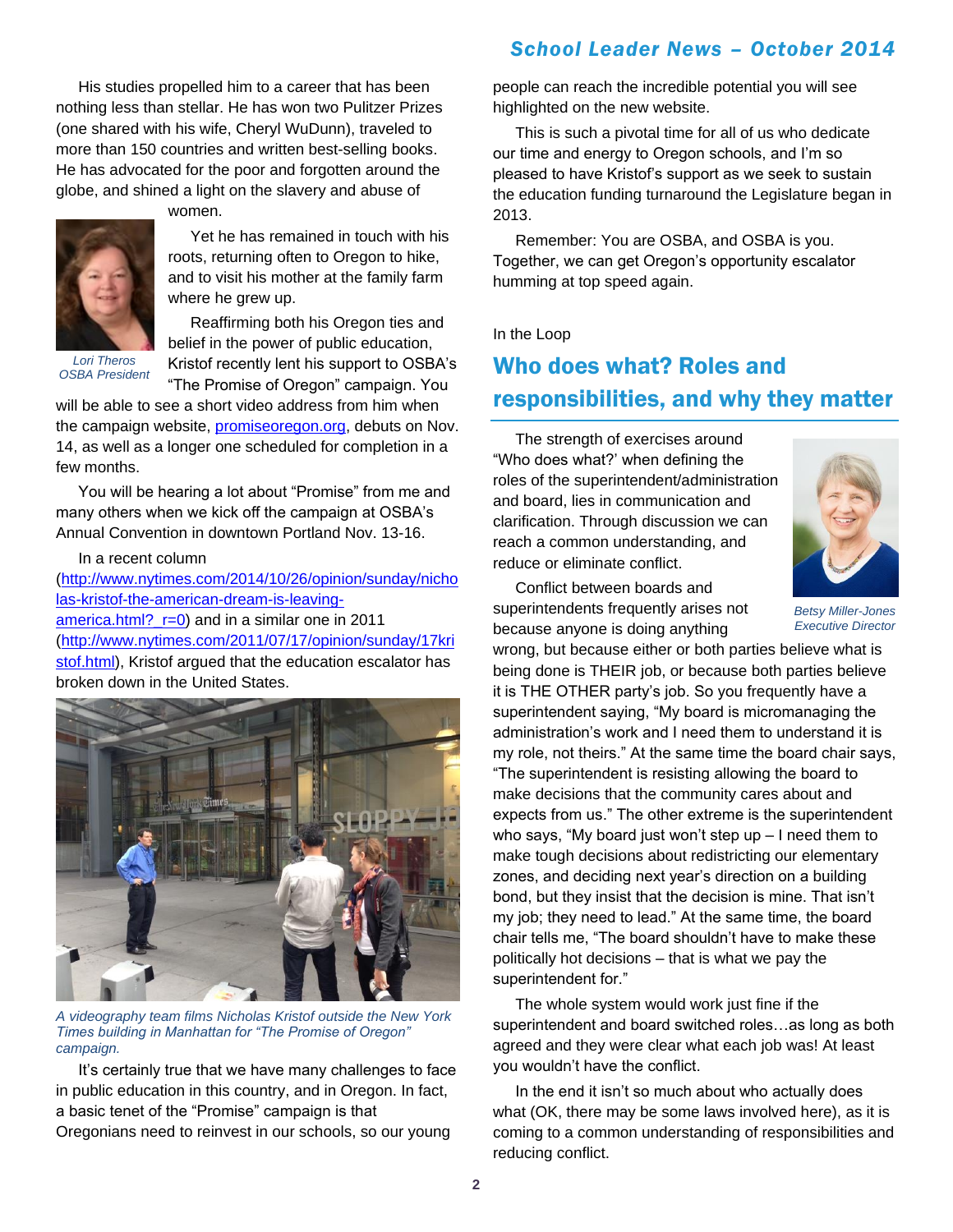There is also a gray area. It is fine to say "Boards lead, superintendent's manage." But what do those words mean in real life? Even if a board and superintendent have met and defined roles and responsibilities (or spelled them out in the superintendent's contract), situations arise where it is necessary to ask "Is this board work? Or administrative work? And how do we know?" Those discussions can be very powerful and help to move the board and superintendent forward as a team. I have given boards tent cards that on one side say "Is this board work? Or administrative work?" and on the other side say "Do we have a policy on this topic? What does it say?" Those questions, brought up during a board meeting on an agenda topic, can go a long way to reduce future misunderstandings and tensions between a board and superintendent. Good communication and thoughtful questions and discussion are a necessary condition for good board/superintendent relations.

Occasionally it works in the district's best interest for the board to weigh in on a topic that is clearly administrative, and frequently boards do better if they rely on the superintendent/administration for direction on topics or actions that are clearly in the board's purview. Being able to clearly identify these, and AGREE that a slight role switch is better for everyone, makes the process go smoothly without any Monday morning quarterbacking of who did what and why. An example is a district's decision on a controversial health curriculum. The board may have provided the appropriate role leadership by indicating that the curriculum is to be updated in their goals, and budgeting for that. Then it is up to the superintendent and his/her team to decide on the actual curriculum. It may, however, be in the district's best interest for the board to vote on what is not a board decision, just to clearly make the statement that the board and superintendent are together on this, despite any community or staff resistance. So here you have a board acting "out of role," but with the backing of the superintendent and in the district's best interest. Conversely, while the board is responsible for "goal setting," it is not usually a good idea for the board to do that without direct input from the professional educators as to what is reasonable and attainable. Frequently the number targets in any goal have to be set with the administration.

The common theme in all of these is communication. Leading and managing a school district is a complex job, and the board and superintendent must work as a team to do so effectively. The only way to keep the team moving forward together is to communicate through all the curves and bumps in the road. An ongoing conversation of "who does what" is a very useful communications tool.

## Trustee meeting recap: PACE finishes fiscal year strong

Mike Doherty, chief financial officer of the Property and Casualty Coverage for Education (PACE) insurance pool, told trustees at their Sept. 29 meeting that PACE did very well during the 2013-14 fiscal year.

PACE's retained earnings increased substantially and are closer to targets set during a capital modeling study

performed by the trust's actuary. Doherty said the major contributing factors are reduced property and liability claims. Because of those



drops, Doherty said now is the time to move forward with increasing earthquake coverage statewide.

In other business, trustees received an extensive update from PACE's investment services company, Russell Investments. Russell Client Executive Greg Coffey briefed trustees on PACE's investment portfolio and provided educational information about the current state of the global economy and investment styles, strategies and options.

OSBA Director of Communications Tricia Yates presented the PACE membership survey, which is part of trustees' efforts to ensure that PACE is providing the best property and casualty insurance services possible. Results will be compiled after the survey closes on Oct. 31.

Lisa Freiley, OSBA director of labor and PACE services, updated trustees on the state of the PACE preloss department. The department received more than 240 calls during July and August, ranging in subject from student civil rights and discrimination to termination and workers compensation.

PACE trainings are now in full gear. Among trainings discussed were those for PACE regionals, risk management coordinators, standard school safety protocols and boundary invasion toolkits. For more information on these trainings, which are free to PACE members, view the calendar of events at: [pace.osba.org/Calendar.aspx](http://pace.osba.org/Calendar.aspx)